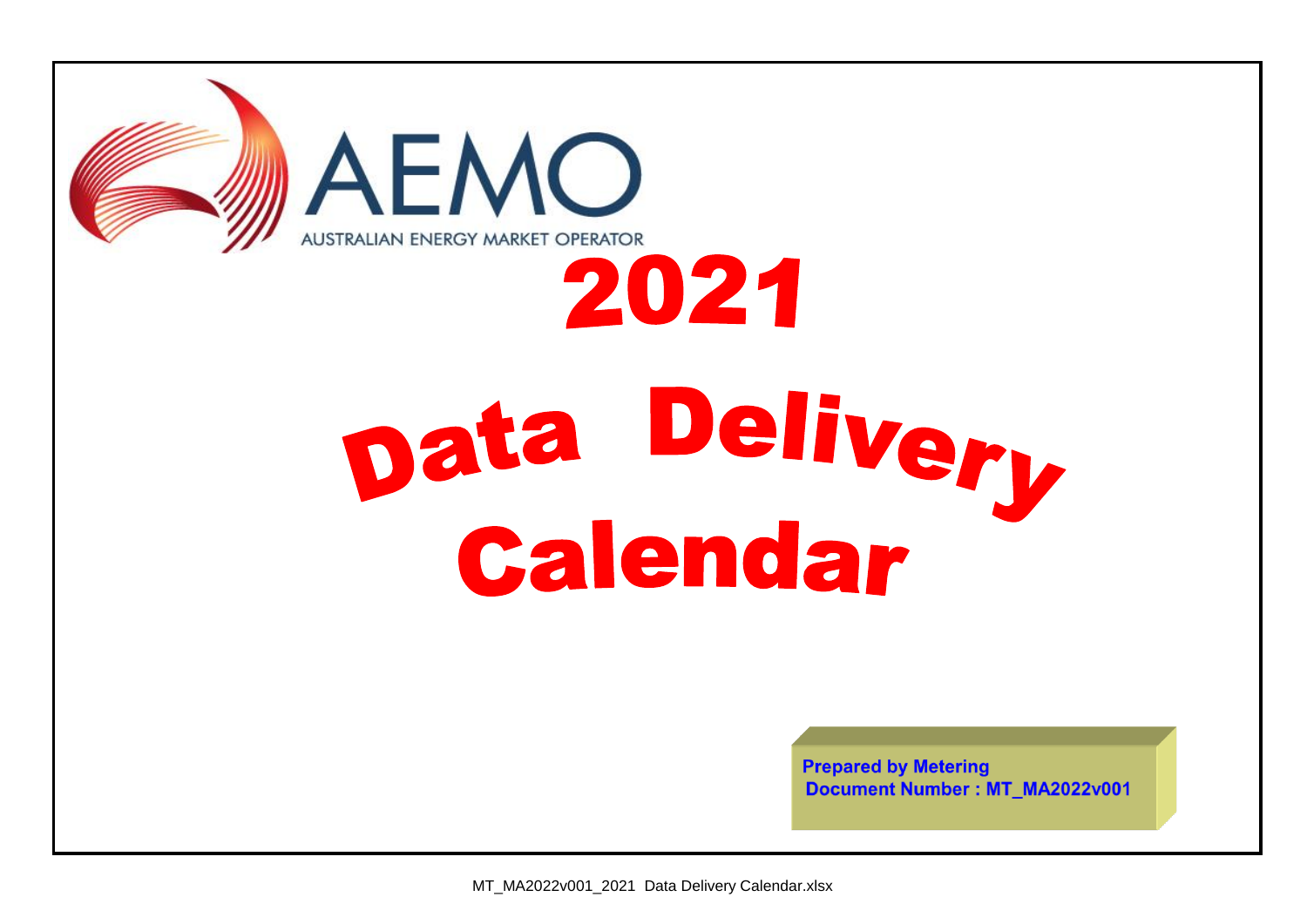

## **Notes & Comments**

**AEMO will normally run the MSATS profile calculations and settlement aggregation process in the evening of the day that, the MDP data delivery cut off occurs. However, it is possible that this process may be moved to accomodate any data issues found or other processing scheduled requirements, therefore this calendar SHOULD NOT be relied upon to specify exactly when MSATS processing is run. Participants should refer to the MSATS Settlement Case id's and the associated run times from the MSATS browser to determine when a particular settlement case is run.**

**This calendar is for MDP DATA DELIVERY PURPOSES only and should be used in conjunction with the 2021 Settlements Calendar for settlement statement issue.**

**Any enquiries relating to this calendar should be directed to**

**1300 236 600 (Option 2) E-Mail : Supporthub@aemo.com.au**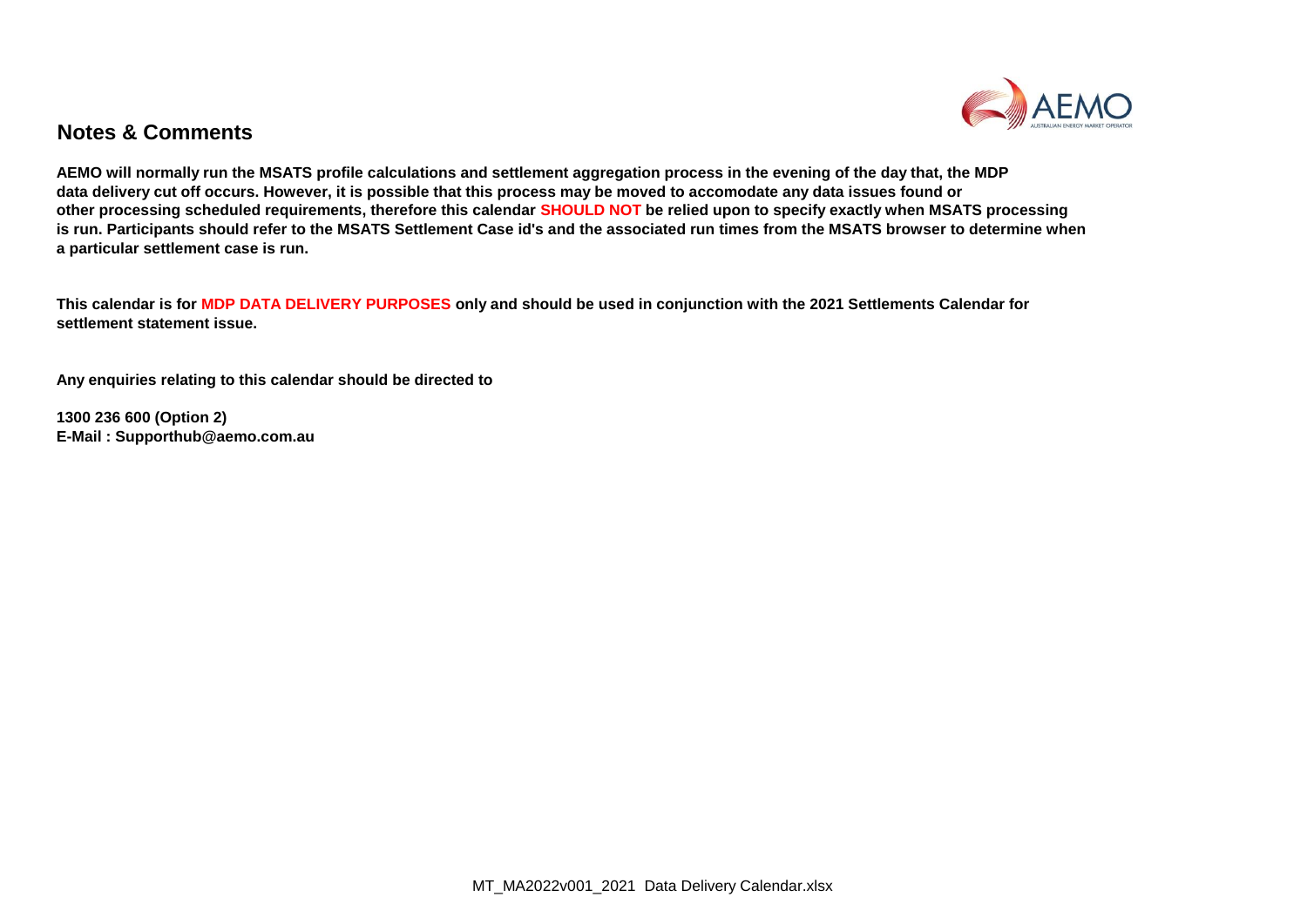|                                   | <b>JANUARY 2021</b>          |                         |                                                    |                                                          |                              |                                        |                  |  |
|-----------------------------------|------------------------------|-------------------------|----------------------------------------------------|----------------------------------------------------------|------------------------------|----------------------------------------|------------------|--|
| <b>NEM Trading</b><br><b>Week</b> | <b>SUNDAY</b>                | <b>MONDAY</b>           | <b>TUESDAY</b>                                     | <b>WEDNESDAY</b>                                         | <b>THURSDAY</b>              | <b>FRIDAY</b>                          | <b>SATURDAY</b>  |  |
| 1/6                               | 31<br>Week 31 & 43 Estimates |                         |                                                    |                                                          |                              | <b>New Years Day</b><br><b>Holiday</b> | $\boldsymbol{2}$ |  |
| $\overline{\mathbf{2}}$           | 3<br>Week 27 & 39 Estimates  | $\overline{\mathbf{4}}$ | 5<br><b>Week 50 Final</b><br><b>Week 1 Prelim</b>  | 6<br><b>Week 35 - 4 Mth</b>                              | $\overline{7}$               | 8<br><b>Week 26 - 6 Mth</b>            | 9                |  |
| 3                                 | 10<br>Week 28 & 40 Estimates | 11                      | 12<br><b>Week 51 Final</b><br><b>Week 2 Prelim</b> | 13<br><b>Week 36 - 4 Mth</b>                             | 14                           | 15<br><b>Week 27 - 6 Mth</b>           | 16               |  |
| 4                                 | 17<br>Week 29 & 41 Estimates | 18                      | 19<br><b>Week 52 Final</b><br><b>Week 3 Prelim</b> | 20<br><b>Week 37 - 4 Mth</b>                             | 21<br><b>Week 28 - 6 Mth</b> | 22<br><b>Week 1 Final</b>              | 23               |  |
| 5                                 | 24<br>Week 30 & 42 Estimates | 25                      | 26<br><b>Australia Day</b><br><b>Holiday</b>       | $27\,$<br><b>Week 38 - 4 Mth</b><br><b>Week 4 Prelim</b> | 28<br><b>Week 29 - 6 Mth</b> | 29<br><b>Week 2 Final</b>              | 30               |  |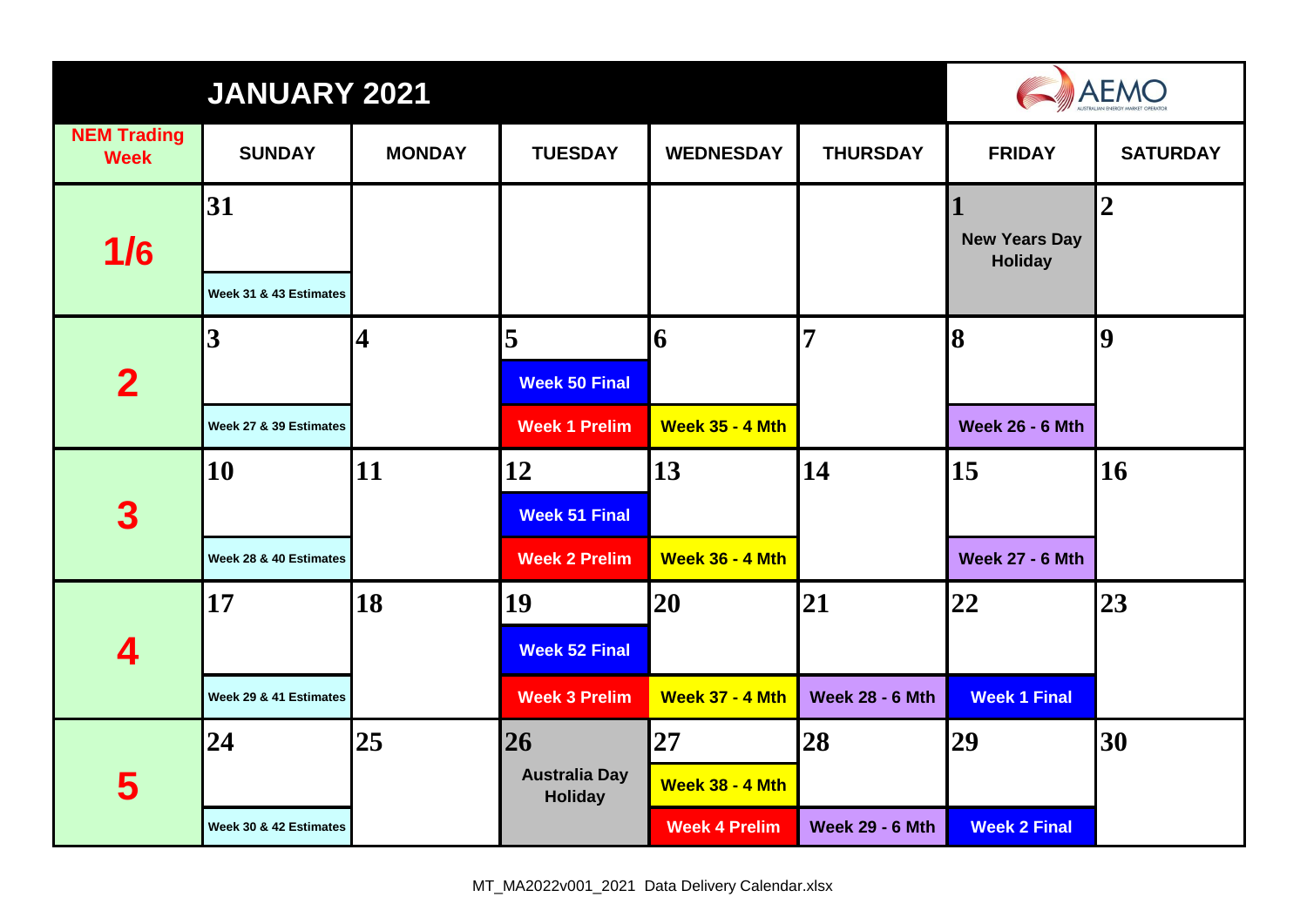|                                   | <b>AEMO</b>            |               |                      |                        |                        |                        |                 |
|-----------------------------------|------------------------|---------------|----------------------|------------------------|------------------------|------------------------|-----------------|
| <b>NEM Trading</b><br><b>Week</b> | <b>SUNDAY</b>          | <b>MONDAY</b> | <b>TUESDAY</b>       | <b>WEDNESDAY</b>       | <b>THURSDAY</b>        | <b>FRIDAY</b>          | <b>SATURDAY</b> |
|                                   |                        | 1             | $\overline{2}$       | 3                      | $\overline{\bf 4}$     | 5                      | 6               |
| 6                                 |                        |               | <b>Week 5 Prelim</b> | <b>Week 39 - 4 Mth</b> | <b>Week 30 - 6 Mth</b> | <b>Week 3 Final</b>    |                 |
|                                   | $\overline{7}$         | 8             | 19                   | 10                     | 11                     | 12                     | 13              |
| 7                                 | Week 32 & 44 Estimates |               | <b>Week 6 Prelim</b> | <b>Week 40 - 4 Mth</b> | <b>Week 31 - 6 Mth</b> | <b>Week 4 Final</b>    |                 |
|                                   | 14                     | 15            | <b>16</b>            | 17                     | 18                     | 19                     | 20              |
| 8                                 | Week 33 & 45 Estimates |               | <b>Week 7 Prelim</b> | <b>Week 41 - 4 Mth</b> | <b>Week 5 Final</b>    | <b>Week 32 - 6 Mth</b> |                 |
|                                   | 21                     | 22            | 23                   | 24                     | 25                     | 26                     | 27              |
| 9                                 | Week 34 & 46 Estimates |               | <b>Week 8 Prelim</b> | <b>Week 42 - 4 Mth</b> | <b>Week 6 Final</b>    | <b>Week 33 - 6 Mth</b> |                 |
|                                   | 28                     |               |                      |                        |                        |                        |                 |
| 10                                | Week 35 & 47 Estimates |               |                      |                        |                        |                        |                 |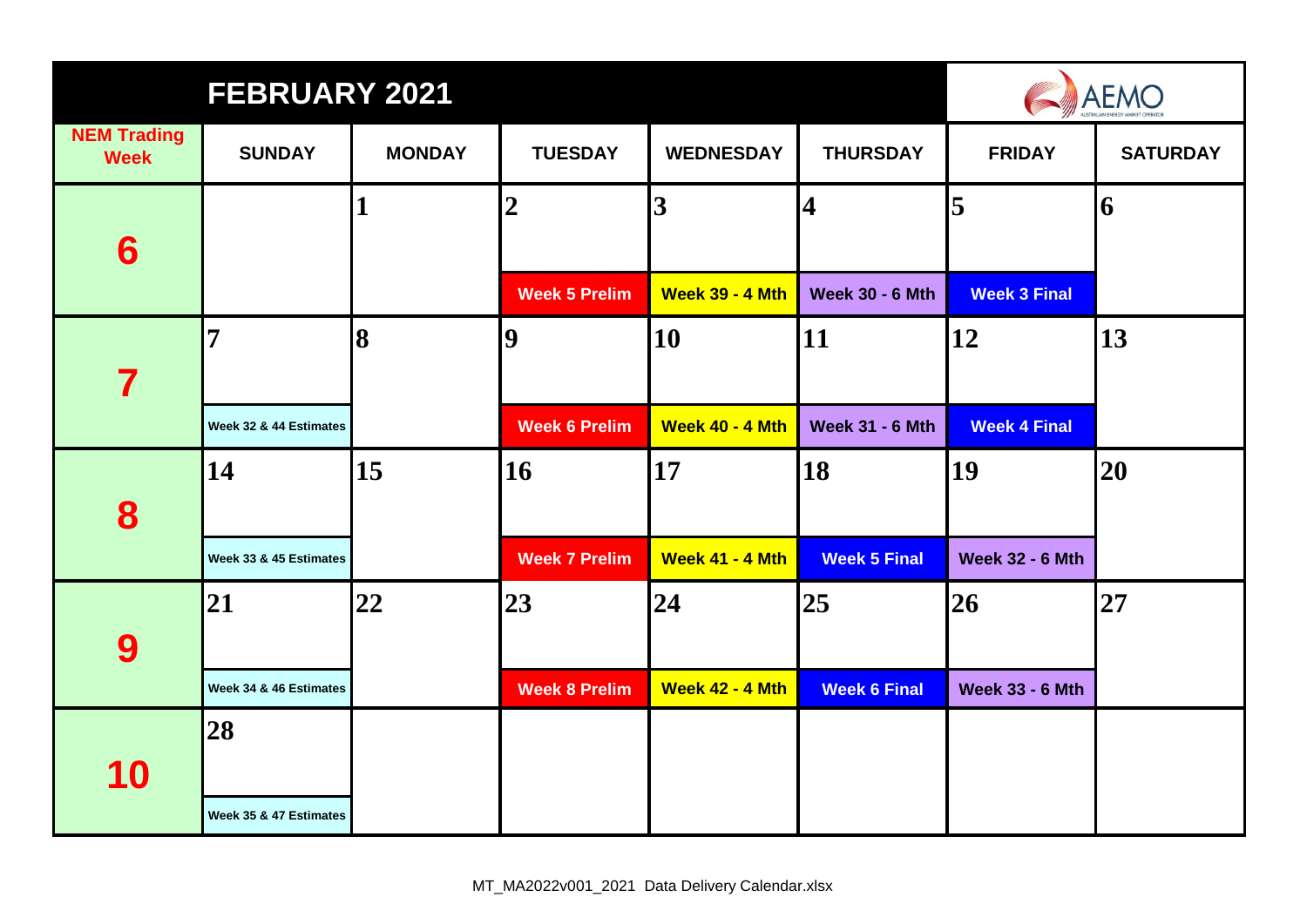|                                   | <b>MARCH 2021</b>      |               |                       | AEMO                    |                         |                        |                 |
|-----------------------------------|------------------------|---------------|-----------------------|-------------------------|-------------------------|------------------------|-----------------|
| <b>NEM Trading</b><br><b>Week</b> | <b>SUNDAY</b>          | <b>MONDAY</b> | <b>TUESDAY</b>        | <b>WEDNESDAY</b>        | <b>THURSDAY</b>         | <b>FRIDAY</b>          | <b>SATURDAY</b> |
| 10                                |                        | 1             | $\overline{2}$        | $\overline{\mathbf{3}}$ | $\overline{\mathbf{4}}$ | 5                      | 6               |
|                                   |                        |               | <b>Week 9 Prelim</b>  | <b>Week 43 - 4 Mth</b>  | <b>Week 7 Final</b>     | <b>Week 34- 6 Mth</b>  |                 |
| 11                                | 7                      | 8             | $\overline{9}$        | <b>10</b>               | 11                      | 12                     | 13              |
|                                   | Week 36 & 48 Estimates |               | <b>Week 10 Prelim</b> | <b>Week 44 - 4 Mth</b>  | <b>Week 8 Final</b>     | <b>Week 35 - 6Mth</b>  |                 |
| 12                                | 14                     | 15            | 16                    | 17                      | 18                      | 19                     | 20              |
|                                   | Week 37 & 49 Estimates |               | <b>Week 11 Prelim</b> | <b>Week 45 - 4 Mth</b>  | <b>Week 9 Final</b>     | <b>Week 36 - 6 Mth</b> |                 |
| 13                                | 21                     | 22            | 23                    | 24                      | 25                      | 26                     | 27              |
|                                   | Week 38 & 50 Estimates |               | <b>Week 12 Prelim</b> | <b>Week 46 - 4 Mth</b>  | <b>Week 10 Final</b>    | <b>Week 37 - 6 Mth</b> |                 |
| 14                                | 28                     | 29            | 30                    | 31                      |                         |                        |                 |
|                                   | Week 39 & 51 Estimates |               | <b>Week 13 Prelim</b> | <b>Week 47 - 4 Mth</b>  |                         |                        |                 |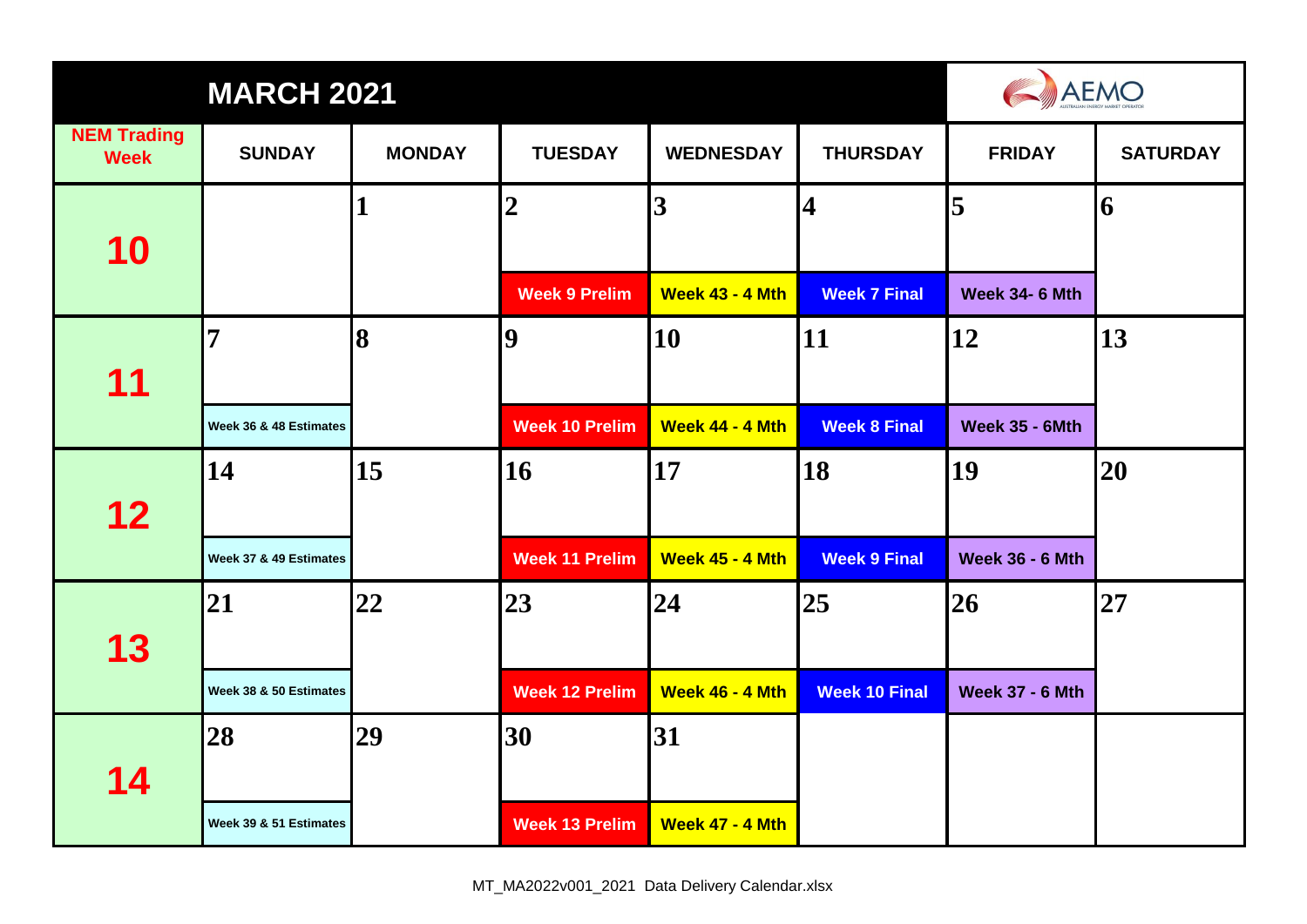|                                   | <b>APRIL 2021</b>                                 | <b>AEMO</b>                                 |                             |                                                      |                                                |                                                        |                         |
|-----------------------------------|---------------------------------------------------|---------------------------------------------|-----------------------------|------------------------------------------------------|------------------------------------------------|--------------------------------------------------------|-------------------------|
| <b>NEM Trading</b><br><b>Week</b> | <b>SUNDAY</b>                                     | <b>MONDAY</b>                               | <b>TUESDAY</b>              | <b>WEDNESDAY</b>                                     | <b>THURSDAY</b>                                | <b>FRIDAY</b>                                          | <b>SATURDAY</b>         |
| 14                                |                                                   |                                             |                             |                                                      | <b>Week 38 - 6 Mth</b><br><b>Week 11 Final</b> | $\overline{2}$<br><b>Good Friday</b><br><b>Holiday</b> | $\overline{\mathbf{3}}$ |
| 15                                | $\overline{\mathbf{4}}$<br>Week 40 & 52 Estimates | 5<br><b>Easter Monday</b><br><b>Holiday</b> | 16                          | 7<br><b>Week 48 - 4 Mth</b><br><b>Week 14 Prelim</b> | 8                                              | $\boldsymbol{9}$<br><b>Week 39 - 6 Mth</b>             | <b>10</b>               |
| 16                                | 11<br>Week 41 & 1 Estimates                       | 12<br><b>Week 12 Final</b>                  | 13<br><b>Week 15 Prelim</b> | 14<br><b>Week 49 - 4 Mth</b>                         | 15                                             | 16<br><b>Week 40 - 6 Mth</b>                           | $\overline{17}$         |
| 17                                | <b>18</b><br>Week 42 & 2 Estimates                | 19<br><b>Week 13 Final</b>                  | 20<br><b>Week 16 Prelim</b> | 21<br><b>Week 50 - 4 Mth</b>                         | 22<br><b>Week 41 - 6 Mth</b>                   | 23<br><b>Week 14 Final</b>                             | 24                      |
| 18                                | 25<br><b>Anzac Day</b><br>Week 43 & 3 Estimates   | 26                                          | 27<br><b>Week 17 Prelim</b> | 28<br><b>Week 51 - 4 Mth</b>                         | 29<br><b>Week 15 Final</b>                     | 30<br><b>Week 42 - 6 Mth</b>                           |                         |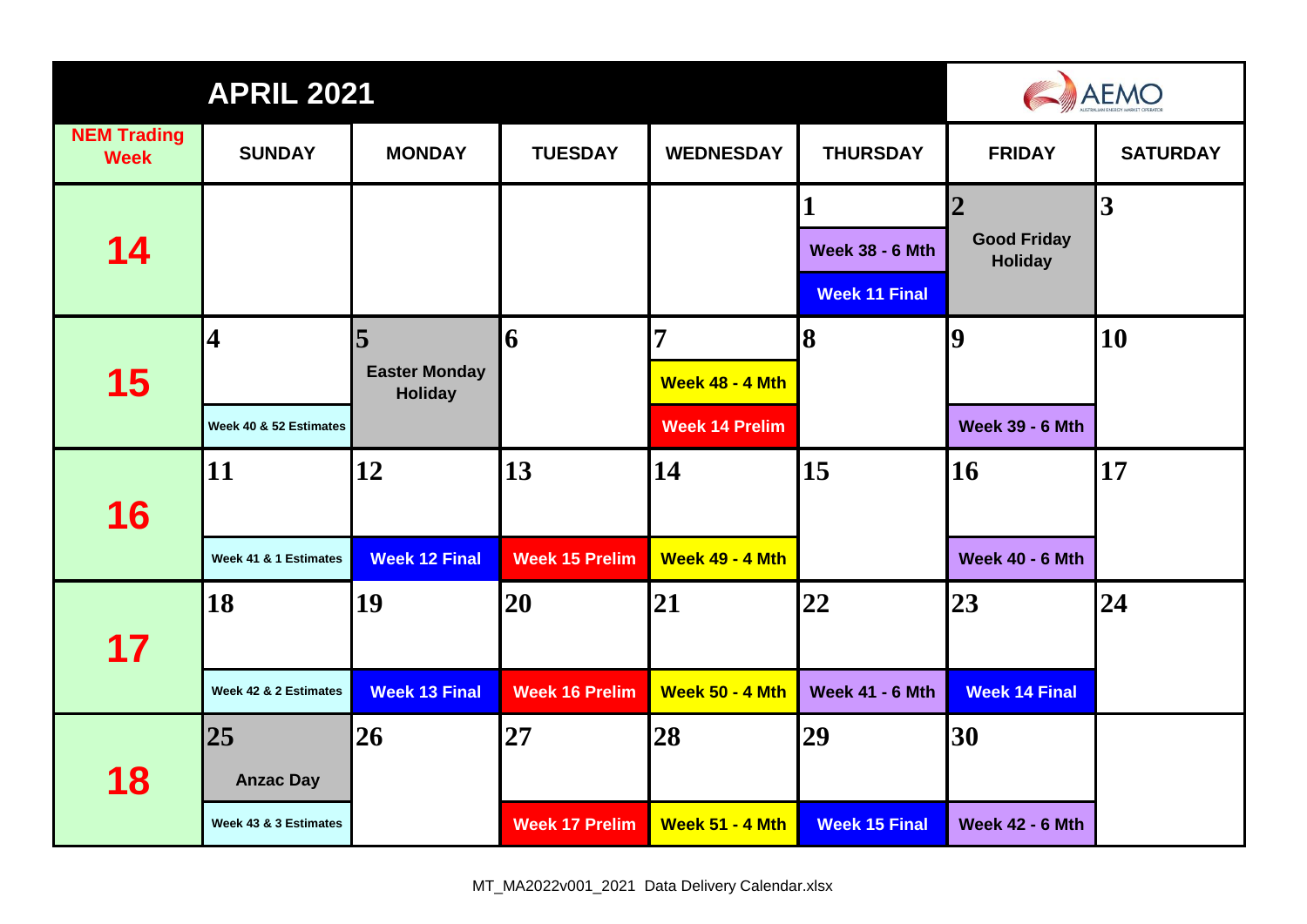|                                   | <b>MAY 2021</b>                         | <b>AEMO</b>   |                             |                              |                            |                              |                 |  |  |  |
|-----------------------------------|-----------------------------------------|---------------|-----------------------------|------------------------------|----------------------------|------------------------------|-----------------|--|--|--|
| <b>NEM Trading</b><br><b>Week</b> | <b>SUNDAY</b>                           | <b>MONDAY</b> | <b>TUESDAY</b>              | <b>WEDNESDAY</b>             | <b>THURSDAY</b>            | <b>FRIDAY</b>                | <b>SATURDAY</b> |  |  |  |
| 18/23                             | 30<br>Week 48 & 8 Estimates             | 31            |                             |                              |                            |                              | 1               |  |  |  |
| 19                                | $\overline{2}$                          | 3             | $\overline{\mathbf{4}}$     | 5                            | 6                          | $\overline{7}$               | 8               |  |  |  |
|                                   | Week 44 & 4 Estimates<br>$\overline{9}$ | 10            | <b>Week 18 Prelim</b><br>11 | <b>Week 52 - 4 Mth</b><br>12 | <b>Week 16 Final</b><br>13 | <b>Week 43 - 6 Mth</b><br>14 | 15              |  |  |  |
| <b>20</b>                         |                                         |               |                             |                              |                            |                              |                 |  |  |  |
|                                   | Week 45 & 5 Estimates                   |               | <b>Week 19 Prelim</b>       | Week 1 - 4 Mth               | <b>Week 17 Final</b>       | <b>Week 44 - 6 Mth</b>       |                 |  |  |  |
| 21                                | 16                                      | 17            | 18                          | 19                           | 20                         | 21                           | 22              |  |  |  |
|                                   | Week 46 & 6 Estimates                   |               | <b>Week 20 Prelim</b>       | Week 2 - 4 Mth               | <b>Week 18 Final</b>       | <b>Week 45 - 6 Mth</b>       |                 |  |  |  |
| 22                                | 23                                      | 24            | 25                          | 26                           | 27                         | 28                           | 29              |  |  |  |
|                                   | Week 47 & 7 Estimates                   |               | <b>Week 21 Prelim</b>       | Week 3 - 4 Mth               | <b>Week 19 Final</b>       | <b>Week 46- 6 Mth</b>        |                 |  |  |  |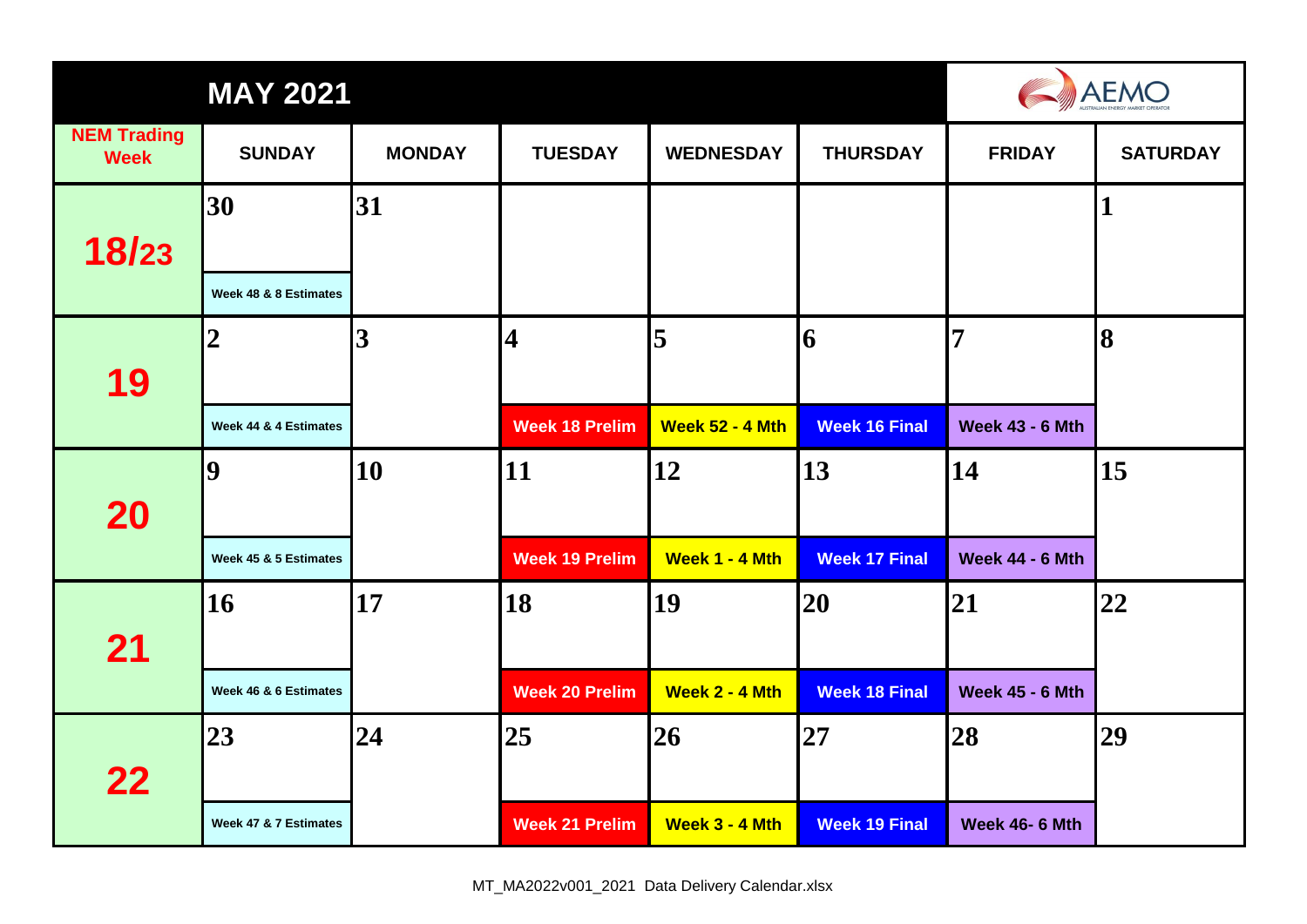|                                   | <b>JUNE 2021</b>       |               |                       |                  |                      |                         |                 |  |  |
|-----------------------------------|------------------------|---------------|-----------------------|------------------|----------------------|-------------------------|-----------------|--|--|
| <b>NEM Trading</b><br><b>Week</b> | <b>SUNDAY</b>          | <b>MONDAY</b> | <b>TUESDAY</b>        | <b>WEDNESDAY</b> | <b>THURSDAY</b>      | <b>FRIDAY</b>           | <b>SATURDAY</b> |  |  |
|                                   |                        |               | 1                     | $\overline{2}$   | 3                    | $\overline{\mathbf{4}}$ | 5               |  |  |
| 23                                |                        |               | <b>Week 22 Prelim</b> | Week 4 - 4 Mth   | <b>Week 20 Final</b> | <b>Week 47 - 6 Mth</b>  |                 |  |  |
|                                   | 16                     | 7             | 8                     | $\boldsymbol{9}$ | 10                   | 11                      | 12              |  |  |
| 24                                | Week 49 & 9 Estimates  |               | <b>Week 23 Prelim</b> | Week 5 - 4 Mth   | <b>Week 21 Final</b> | <b>Week 48 - 6 Mth</b>  |                 |  |  |
|                                   | $\vert 13 \vert$       | 14            | 15                    | <b>16</b>        | 17                   | 18                      | 19              |  |  |
| 25                                | Week 50 & 10 Estimates |               | <b>Week 24 Prelim</b> | Week 6 - 4 Mth   | <b>Week 22 Final</b> | <b>Week 49 - 6 Mth</b>  |                 |  |  |
|                                   | 20                     | 21            | 22                    | 23               | 24                   | 25                      | 26              |  |  |
| 26                                | Week 51 & 11 Estimates |               | <b>Week 25 Prelim</b> | Week 7 - 4 Mth   | <b>Week 23 Final</b> | <b>Week 50 - 6 Mth</b>  |                 |  |  |
|                                   | 27                     | 28            | 29                    | 30               |                      |                         |                 |  |  |
| 27                                |                        |               |                       |                  |                      |                         |                 |  |  |
|                                   | Week 52 & 12 Estimates |               | <b>Week 26 Prelim</b> | Week 8 - 4 Mth   |                      |                         |                 |  |  |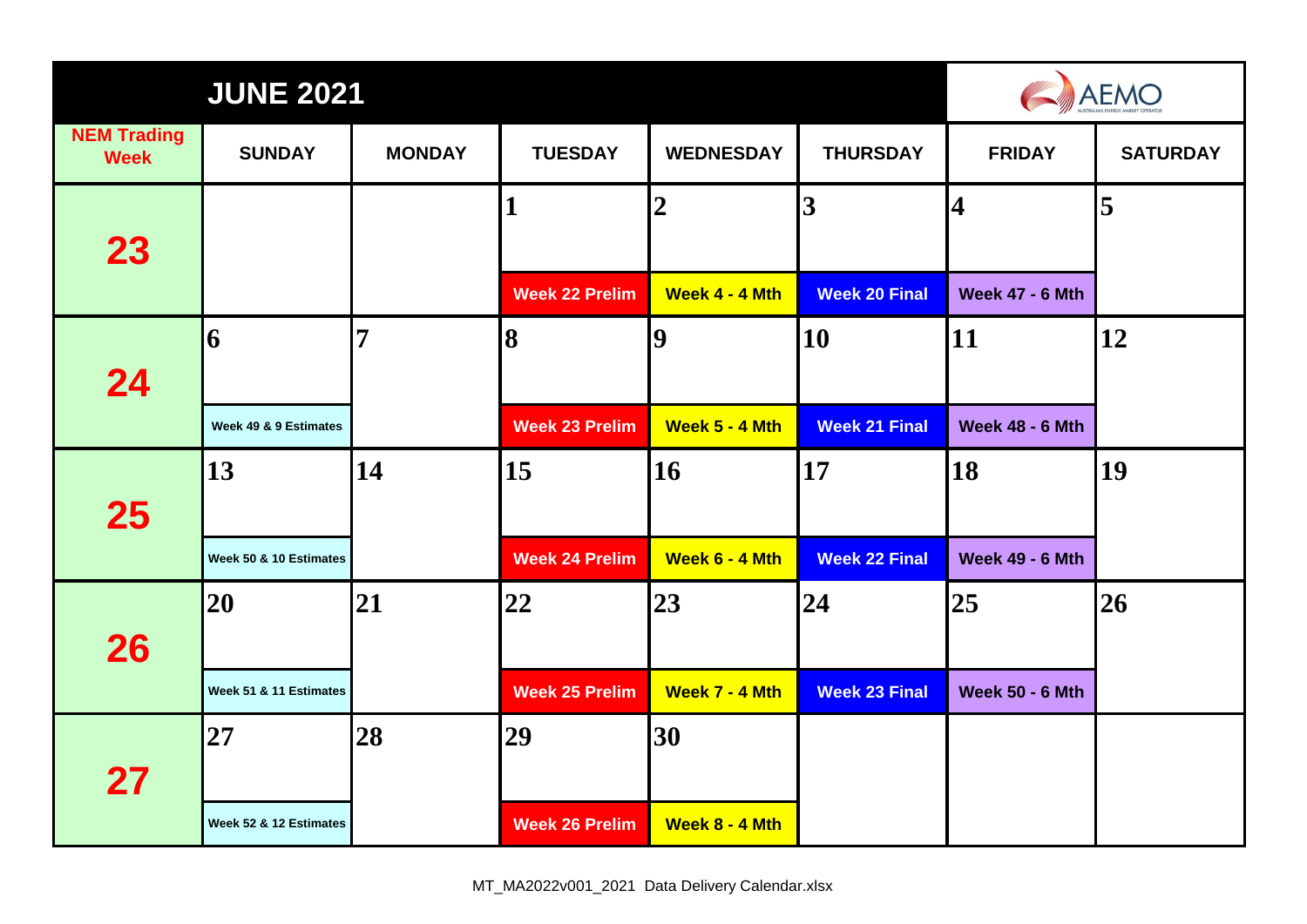|                                   | <b>AEMO</b>             |                |                       |                        |                      |                        |                         |
|-----------------------------------|-------------------------|----------------|-----------------------|------------------------|----------------------|------------------------|-------------------------|
| <b>NEM Trading</b><br><b>Week</b> | <b>SUNDAY</b>           | <b>MONDAY</b>  | <b>TUESDAY</b>        | <b>WEDNESDAY</b>       | <b>THURSDAY</b>      | <b>FRIDAY</b>          | <b>SATURDAY</b>         |
|                                   |                         |                |                       |                        | 1                    | $\overline{2}$         | $\overline{\mathbf{3}}$ |
| 27                                |                         |                |                       |                        | <b>Week 24 Final</b> | <b>Week 51 - 6 Mth</b> |                         |
|                                   | $\overline{\mathbf{4}}$ | $\overline{5}$ | 6                     | 7                      | 8                    | 9                      | 10                      |
| 28                                | Week 1 & 13 Estimates   |                | <b>Week 27 Prelim</b> | Week 9 - 4 Mth         | <b>Week 25 Final</b> | <b>Week 52 - 6 Mth</b> |                         |
|                                   | <b>11</b>               | 12             | 13                    | 14                     | 15                   | 16                     | 17                      |
| 29                                | Week 2 & 14 Estimates   |                | <b>Week 28 Prelim</b> | <b>Week 10 - 4 Mth</b> | <b>Week 26 Final</b> | Week 1 - 6 Mth         |                         |
|                                   | <b>18</b>               | 19             | 20                    | 21                     | 22                   | 23                     | 24                      |
| 30                                | Week 3 & 15 Estimates   |                | <b>Week 29 Prelim</b> | <b>Week 11 - 4 Mth</b> | <b>Week 27 Final</b> | Week 2 - 6 Mth         |                         |
|                                   | 25                      | 26             | 27                    | 28                     | 29                   | 30                     | 31                      |
| 31                                |                         |                |                       |                        |                      |                        |                         |
|                                   | Week 4 & 16 Estimates   |                | <b>Week 30 Prelim</b> | <b>Week 12 - 4 Mth</b> | <b>Week 28 Final</b> | Week 3 - 6 Mth         |                         |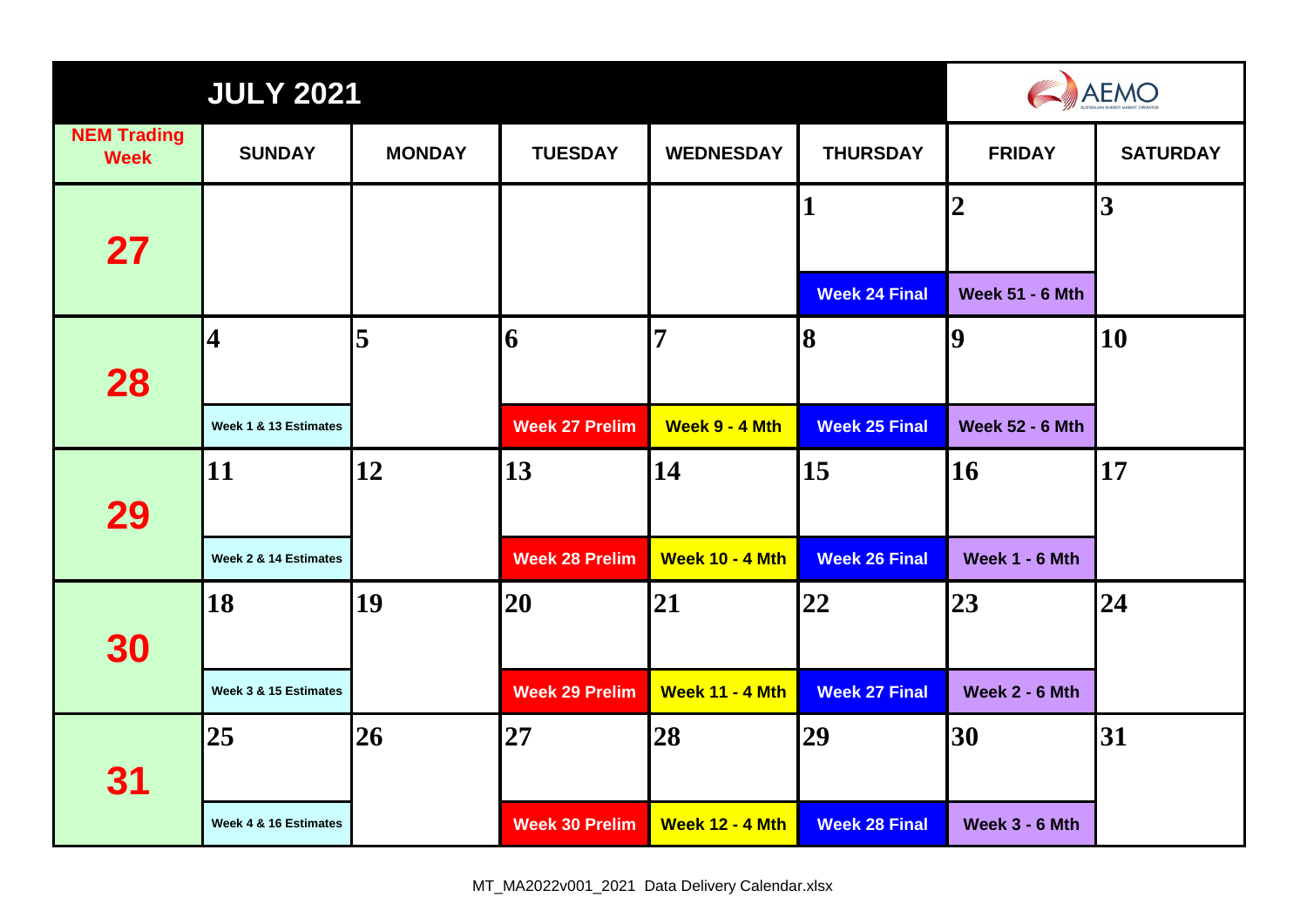|                                   |                       | <b>AUGUST 2021</b> |                         |                        |                      |                |                 |  |  |
|-----------------------------------|-----------------------|--------------------|-------------------------|------------------------|----------------------|----------------|-----------------|--|--|
| <b>NEM Trading</b><br><b>Week</b> | <b>SUNDAY</b>         | <b>MONDAY</b>      | <b>TUESDAY</b>          | <b>WEDNESDAY</b>       | <b>THURSDAY</b>      | <b>FRIDAY</b>  | <b>SATURDAY</b> |  |  |
| 32                                | 1                     | $\overline{2}$     | $\overline{\mathbf{3}}$ | 4                      | 5                    | 16             | $\overline{7}$  |  |  |
|                                   | Week 5 & 17 Estimates |                    | <b>Week 31 Prelim</b>   | <b>Week 13 - 4 Mth</b> | <b>Week 29 Final</b> | Week 4 - 6 Mth |                 |  |  |
| 33                                | 8                     | $\vert$ 9          | 10                      | 11                     | 12                   | <b>13</b>      | 14              |  |  |
|                                   | Week 6 & 18 Estimates |                    | <b>Week 32 Prelim</b>   | <b>Week 14 - 4 Mth</b> | <b>Week 30 Final</b> | Week 5 - 6 Mth |                 |  |  |
| 34                                | 15                    | 16                 | 17                      | 18                     | 19                   | 20             | 21              |  |  |
|                                   | Week 7 & 19 Estimates |                    | <b>Week 33 Prelim</b>   | <b>Week 15 - 4 Mth</b> | <b>Week 31 Final</b> | Week 6 - 6 Mth |                 |  |  |
| 35                                | 22                    | 23                 | 24                      | 25                     | 26                   | 27             | 28              |  |  |
|                                   | Week 8 & 20 Estimates |                    | <b>Week 34 Prelim</b>   | Week 16 - 4 Mth        | <b>Week 32 Final</b> | Week 7 - 6 Mth |                 |  |  |
| 36                                | 29                    | 30                 | 31                      |                        |                      |                |                 |  |  |
|                                   | Week 9 & 21 Estimates |                    | <b>Week 35 Prelim</b>   |                        |                      |                |                 |  |  |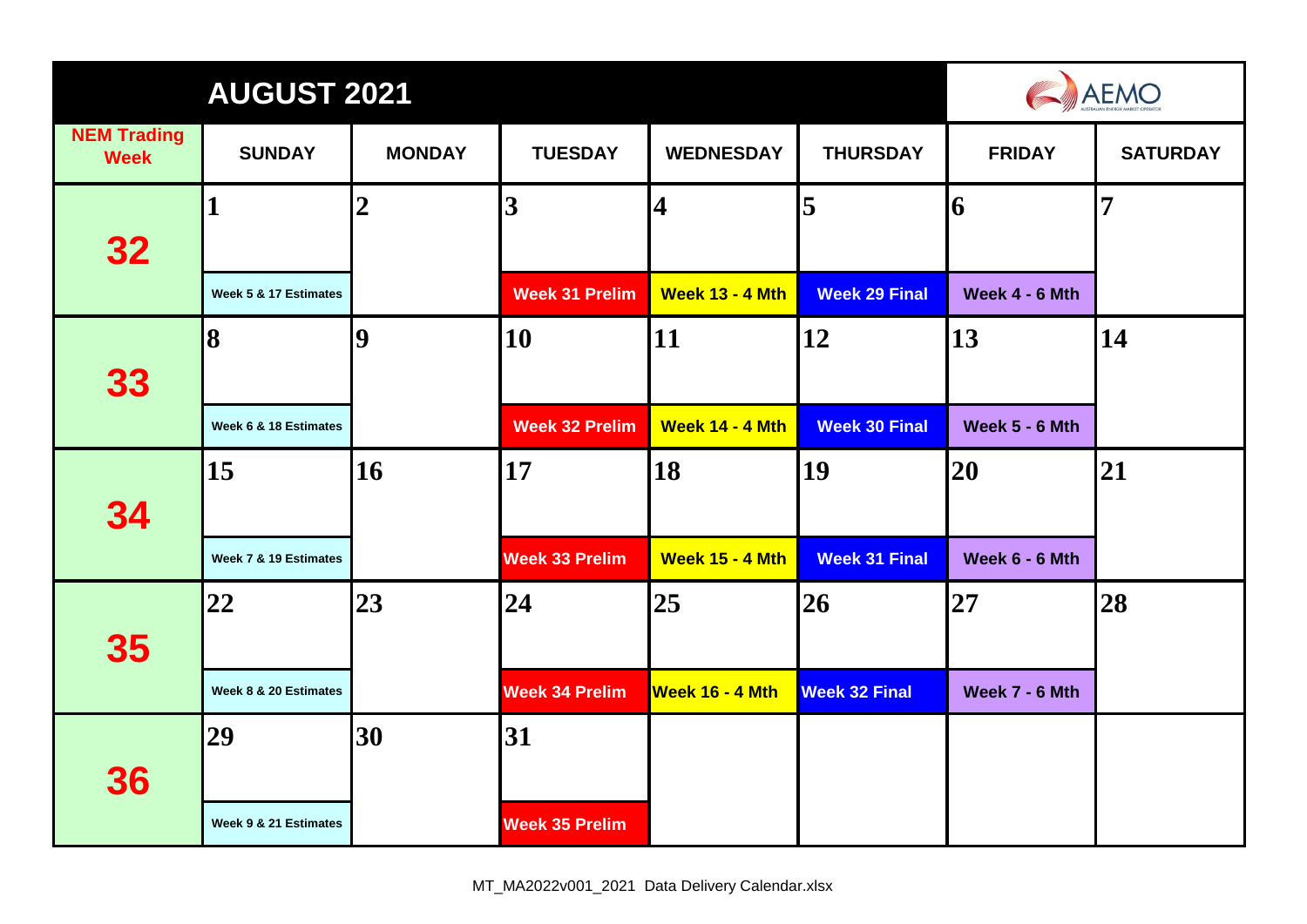|                                   | <b>AEMO</b>            |               |                       |                        |                      |                        |                         |
|-----------------------------------|------------------------|---------------|-----------------------|------------------------|----------------------|------------------------|-------------------------|
| <b>NEM Trading</b><br><b>Week</b> | <b>SUNDAY</b>          | <b>MONDAY</b> | <b>TUESDAY</b>        | <b>WEDNESDAY</b>       | <b>THURSDAY</b>      | <b>FRIDAY</b>          | <b>SATURDAY</b>         |
| 36                                |                        |               |                       |                        | $\overline{2}$       | $\overline{3}$         | $\overline{\mathbf{4}}$ |
|                                   |                        |               |                       | Week 17 - 4 Mth        | <b>Week 33 Final</b> | Week $8 - 6$ Mth       |                         |
|                                   | 5                      | 6             | $\overline{7}$        | 8                      | 9                    | 10                     | 11                      |
| 37                                | Week 10 & 22 Estimates |               | <b>Week 36 Prelim</b> | Week 18 - 4 Mth        | <b>Week 34 Final</b> | Week 9 - 6 Mth         |                         |
|                                   | 12                     | 13            | 14                    | 15                     | 16                   | 17                     | 18                      |
| 38                                |                        |               |                       |                        |                      |                        |                         |
|                                   | Week 11 & 23 Estimates |               | <b>Week 37 Prelim</b> | Week 19 - 4 Mth        | <b>Week 35 Final</b> | <b>Week 10 - 6 Mth</b> |                         |
|                                   | 19                     | 20            | 21                    | 22                     | 23                   | 24                     | 25                      |
| 39                                | Week 12 & 24 Estimates |               | <b>Week 38 Prelim</b> | <b>Week 20 - 4 Mth</b> | <b>Week 36 Final</b> | <b>Week 11 - 6 Mth</b> |                         |
|                                   | 26                     | 27            | 28                    | 29                     | 30                   |                        |                         |
| 40                                |                        |               |                       |                        |                      |                        |                         |
|                                   | Week 13 & 25 Estimates |               | <b>Week 39 Prelim</b> | <b>Week 21 - 4 Mth</b> | <b>Week 37 Final</b> |                        |                         |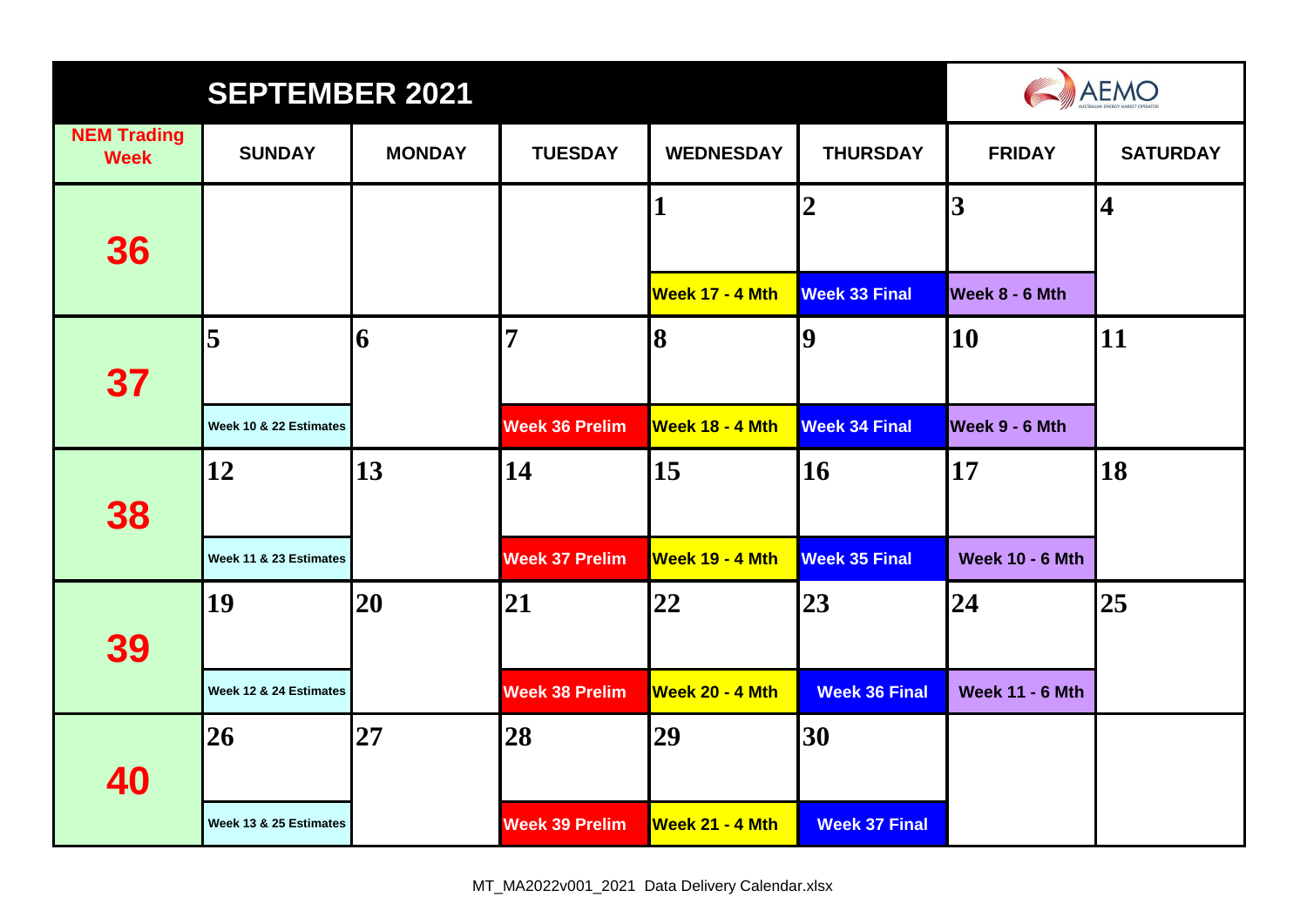|                                   | OCTOBER 2021                 |                         |                       | <b>AEMO</b>            |                      |                             |                 |
|-----------------------------------|------------------------------|-------------------------|-----------------------|------------------------|----------------------|-----------------------------|-----------------|
| <b>NEM Trading</b><br><b>Week</b> | <b>SUNDAY</b>                | <b>MONDAY</b>           | <b>TUESDAY</b>        | <b>WEDNESDAY</b>       | <b>THURSDAY</b>      | <b>FRIDAY</b>               | <b>SATURDAY</b> |
| 40/45                             | 31<br>Week 18 & 30 Estimates |                         |                       |                        |                      | ]<br><b>Week 12 - 6 Mth</b> | $\overline{2}$  |
| 41                                | $\overline{\mathbf{3}}$      | $\overline{\mathbf{4}}$ | 5                     | 6                      | 7                    | 8                           | 9               |
|                                   | Week 14 & 26 Estimates       |                         | <b>Week 40 Prelim</b> | <b>Week 22 - 4 Mth</b> | <b>Week 38 Final</b> | <b>Week 13 - 6 Mth</b>      |                 |
| 42                                | <b>10</b>                    | 11                      | 12                    | $\vert 13 \vert$       | 14                   | 15                          | <b>16</b>       |
|                                   | Week 15 & 27 Estimates       |                         | <b>Week 41 Prelim</b> | <b>Week 23 - 4 Mth</b> | <b>Week 39 Final</b> | <b>Week 14 - 6 Mth</b>      |                 |
| 43                                | $\overline{17}$              | 18                      | 19                    | 20                     | 21                   | 22                          | 23              |
|                                   | Week 16 & 28 Estimates       |                         | <b>Week 42 Prelim</b> | <b>Week 24 - 4 Mth</b> | <b>Week 40 Final</b> | <b>Week 15 - 6 Mth</b>      |                 |
| 44                                | 24                           | 25                      | 26                    | 27                     | 28                   | 29                          | 30              |
|                                   | Week 17 & 29 Estimates       |                         | <b>Week 43 Prelim</b> | <b>Week 25 - 4 Mth</b> | <b>Week 41 Final</b> | <b>Week 16 - 6 Mth</b>      |                 |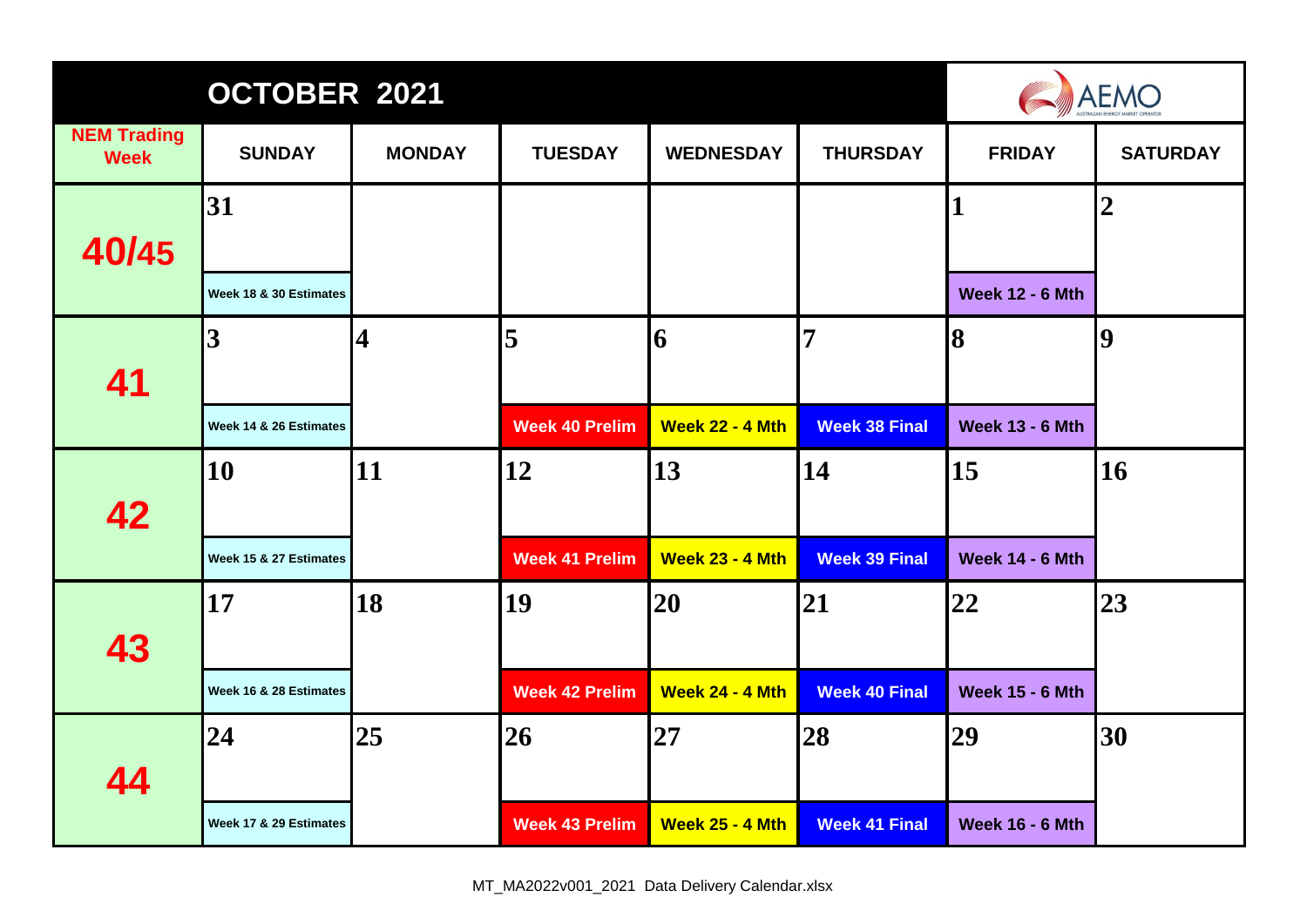|                                   | <b>AEMO</b><br><b>NOVEMBER 2021</b> |               |                       |                        |                         |                        |                  |  |  |
|-----------------------------------|-------------------------------------|---------------|-----------------------|------------------------|-------------------------|------------------------|------------------|--|--|
| <b>NEM Trading</b><br><b>Week</b> | <b>SUNDAY</b>                       | <b>MONDAY</b> | <b>TUESDAY</b>        | <b>WEDNESDAY</b>       | <b>THURSDAY</b>         | <b>FRIDAY</b>          | <b>SATURDAY</b>  |  |  |
| 45                                |                                     | 1             | $\overline{2}$        | 3                      | $\overline{\mathbf{4}}$ | 5                      | 6                |  |  |
|                                   |                                     |               | <b>Week 44 Prelim</b> | <b>Week 26 - 4 Mth</b> | <b>Week 42 Final</b>    | <b>Week 17 - 6 Mth</b> |                  |  |  |
|                                   | 7                                   | 8             | $\overline{9}$        | 10                     | 11                      | 12                     | $\vert 13 \vert$ |  |  |
| 46                                | Week 19 & 31 Estimates              |               | <b>Week 45 Prelim</b> | <b>Week 27 - 4 Mth</b> | <b>Week 43 Final</b>    | <b>Week 18 - 6 Mth</b> |                  |  |  |
|                                   | 14                                  | 15            | 16                    | 17                     | 18                      | 19                     | 20               |  |  |
| 47                                | Week 20 & 32 Estimates              |               | <b>Week 46 Prelim</b> | <b>Week 28 - 4 Mth</b> | <b>Week 44 Final</b>    | <b>Week 19 - 6 Mth</b> |                  |  |  |
|                                   | 21                                  | 22            | 23                    | 24                     | 25                      | 26                     | 27               |  |  |
| 48                                | Week 21 & 33 Estimates              |               | <b>Week 47 Prelim</b> | <b>Week 29 - 4 Mth</b> | <b>Week 45 Final</b>    | <b>Week 20 - 6 Mth</b> |                  |  |  |
|                                   | 28                                  | 29            | 30                    |                        |                         |                        |                  |  |  |
| 49                                | Week 22 & 34 Estimates              |               | <b>Week 48 Prelim</b> |                        |                         |                        |                  |  |  |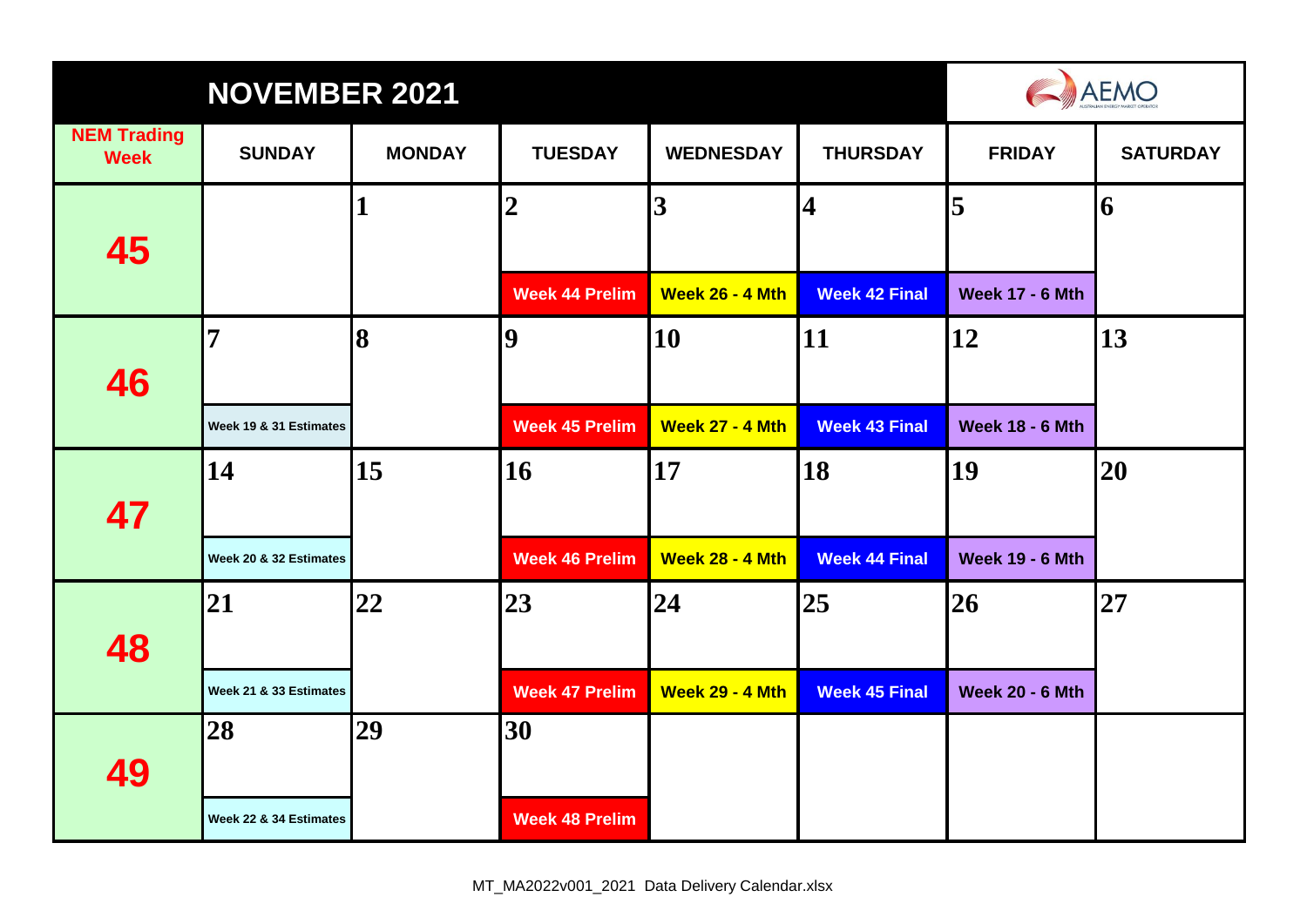|                                   | AEMO                   |                                        |                                     |                        |                                        |                                          |                 |
|-----------------------------------|------------------------|----------------------------------------|-------------------------------------|------------------------|----------------------------------------|------------------------------------------|-----------------|
| <b>NEM Trading</b><br><b>Week</b> | <b>SUNDAY</b>          | <b>MONDAY</b>                          | <b>TUESDAY</b>                      | <b>WEDNESDAY</b>       | <b>THURSDAY</b>                        | <b>FRIDAY</b>                            | <b>SATURDAY</b> |
| 49                                |                        |                                        |                                     | <b>Week 30 - 4 Mth</b> | $\overline{2}$<br><b>Week 46 Final</b> | $\overline{3}$<br><b>Week 21 - 6 Mth</b> | 4               |
| 50                                | 5                      | 6                                      | $\overline{7}$                      | 8                      | $\boldsymbol{9}$                       | 10                                       | 11              |
|                                   | Week 23 & 35 Estimates |                                        | <b>Week 49 Prelim</b>               | <b>Week 31 - 4 Mth</b> | <b>Week 47 Final</b>                   | <b>Week 22 - 6 Mth</b>                   |                 |
| 51                                | 12                     | 13                                     | 14                                  | <b>15</b>              | 16                                     | 17                                       | 18              |
|                                   | Week 24 & 36 Estimates |                                        | <b>Week 50 Prelim</b>               | <b>Week 32 - 4 Mth</b> | <b>Week 48 Final</b>                   | <b>Week 23 - 6 Mth</b>                   |                 |
| 52                                | 19                     | 20                                     | 21                                  | 22                     | 23                                     | 24                                       | 25              |
|                                   | Week 25 & 37 Estimates |                                        | <b>Week 51 Prelim</b>               | <b>Week 33 - 4 Mth</b> | <b>Week 49 Final</b>                   | <b>Week 24 - 6 Mth</b>                   |                 |
|                                   | 26                     | 27                                     | <b>28</b>                           | 29                     | 30                                     | 31                                       |                 |
| 1                                 |                        | <b>Christmas Day</b><br><b>Holiday</b> | <b>Boxing Day</b><br><b>Holiday</b> |                        | <b>Week 52 Prelim</b>                  |                                          |                 |
|                                   | Week 26 & 38 Estimates |                                        |                                     | <b>Week 34 - 4 Mth</b> | <b>Week 25 - 6 Mth</b>                 |                                          |                 |